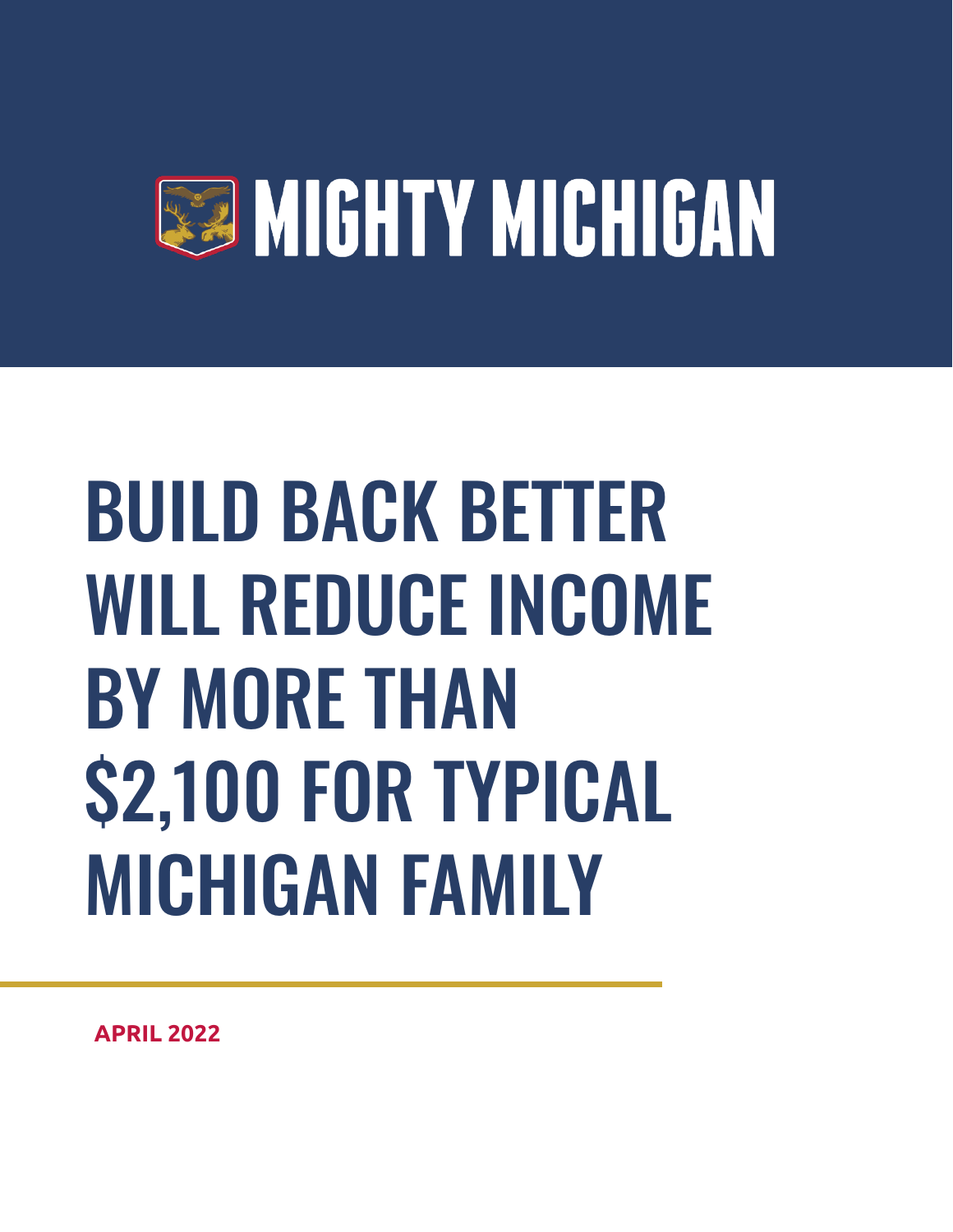## EXECUTIVE SUMMARY

President Joe Biden's Build Back Better Agenda (BBBA) was the focal point of his election platform, promising large increases across a variety of spending priorities without raising taxes on everyday Americans. Now that Biden has assumed office and Democratic lawmakers have control in Congress, the administration is attempting to fulfill those spending promises. The recent inflation surprise has caused the administration to scale back on spending initiatives – cutting the original agenda from roughly \$4 trillion to \$2 trillion in new spending – while increasing taxes on the wealthiest households. However, the price tag of the plan is expected to have a negative impact on all households.

Key findings of this analysis include that BBBA will:

- 1. Reduce after-tax income for the median Michigan family by more than \$2,100 over 10 years.
- 2. Reduce Michigan employment (measured in aggregate hours worked) by the equivalent of 900 jobs in 2022, with the negative effect on employment reaching an estimated 914 jobs by 2031.
- 3. Reduce average [after-tax incomes](https://taxfoundation.org/tax-basics/after-tax-income/) for taxpayers across every income quintile in Michigan over the long run.
- 4. Lower the level of real GDP in Michigan by 0.09% in the long run, with GDP down by \$539 million in 2022 and nearly \$588 million in 2031, compared with expected growth.

This analysis does not model the impact of making permanent the expansion of the Child Tax Credit (CTC). However, [research](https://bfi.uchicago.edu/wp-content/uploads/2021/10/BFI_WP_2021-115-1.pdf) shows the CTC expansion will reduce the labor force participation by 1.5 million working parents, in part because it eliminates the work incentives built into the previous version of the tax credit. The policy would exacerbate current labor shortages, push inflation higher and slow down economic growth.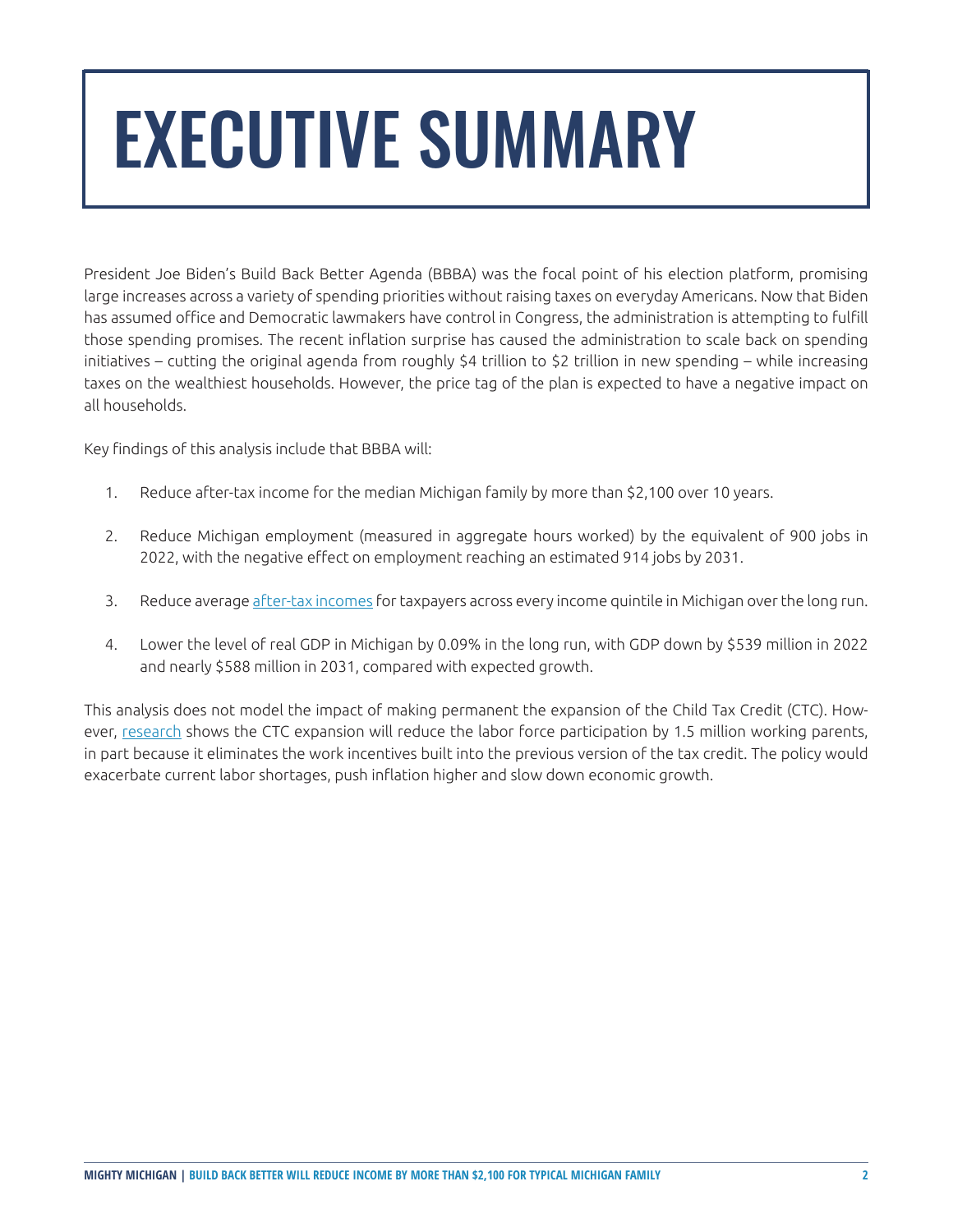## INTRODUCTION

President Biden's Build Back Better Agenda is now the centerpiece of a new proposal by Democratic lawmakers in the House of Representatives. The administration's hallmark legislation carries a price tag of roughly \$2 trillion according to estimates from the Congressional Budget Office and includes provisions for everything from universal pre-K and child care subsidies to increased Medicaid coverage and \$570 billion in spending to combat climate change.

While Democratic leaders hope the massive increase in spending will be appealing enough to voters to retain their majority in the House of Representatives and secure a majority in the Senate, moderate members of the party have expressed concerns over the price tag and provisions within the bill.

Despite claims from the Biden Administration that the plan is fully paid for, the Congressional Budget Office estimates the plan would increase the budget deficit by \$367 billion over the next decade despite a slew of new taxes on individuals, businesses and corporations.

Policy changes within the Build Back Better Agenda include a new surcharge on high-income individuals of 5% on Marginally Adjusted Gross Income (MAGI) in excess of \$10 million plus 3% on MAGI above \$25 million; an increased cap on State and Local Tax Deductions (SALT) that primarily benefits high-income Americans in heavily taxed states; an expansion of the 3.8% Net Investment Income Tax (NIIT) to apply to active business income for pass-through firms, most of which are small businesses; a 15% minimum tax on corporate book income for large corporations and a new 1% excise tax on stock buybacks.

Tax policy can influence economic decisions. On one hand, tax increases reduce the after-tax return to working, saving and investing. On the other hand, a reduction in after-tax income can raise the need to work in order to maintain the same level of well-being. In addition, the increase in federal borrowing can further reduce long-term growth.

### **ECONOMIC IMPACT**

Unfortunately, even though lawmakers have insisted most Americans will not be facing tax hikes, these changes to the federal tax code are likely to affect all Americans. This is because consumers, workers, shareholders – households – bear the burden of corporate taxes. In addition, the increase in individual income taxes directly raises the tax burden of higher-income Americans.

Accounting for behavioral responses of individuals to taxes and new debt [\(see Appendices\)](https://files.mightymichigan.com/wp-content/uploads/2022/04/ACP_MM_2022_01_Report_appendix.pdf) further increases the cost of the plan. The decrease in household income caused by lower corporate earnings reduces what households have available to consume and invest. As a result, the cost of capital increases. New government debt also raises the cost of capital. In addition, because all households are impacted by the slowdown in the buildup of productive capital, they spend less time in paid market activities in favor of activities that aren't subject to the increased tax burdens. The result is less employment and lower economic growth.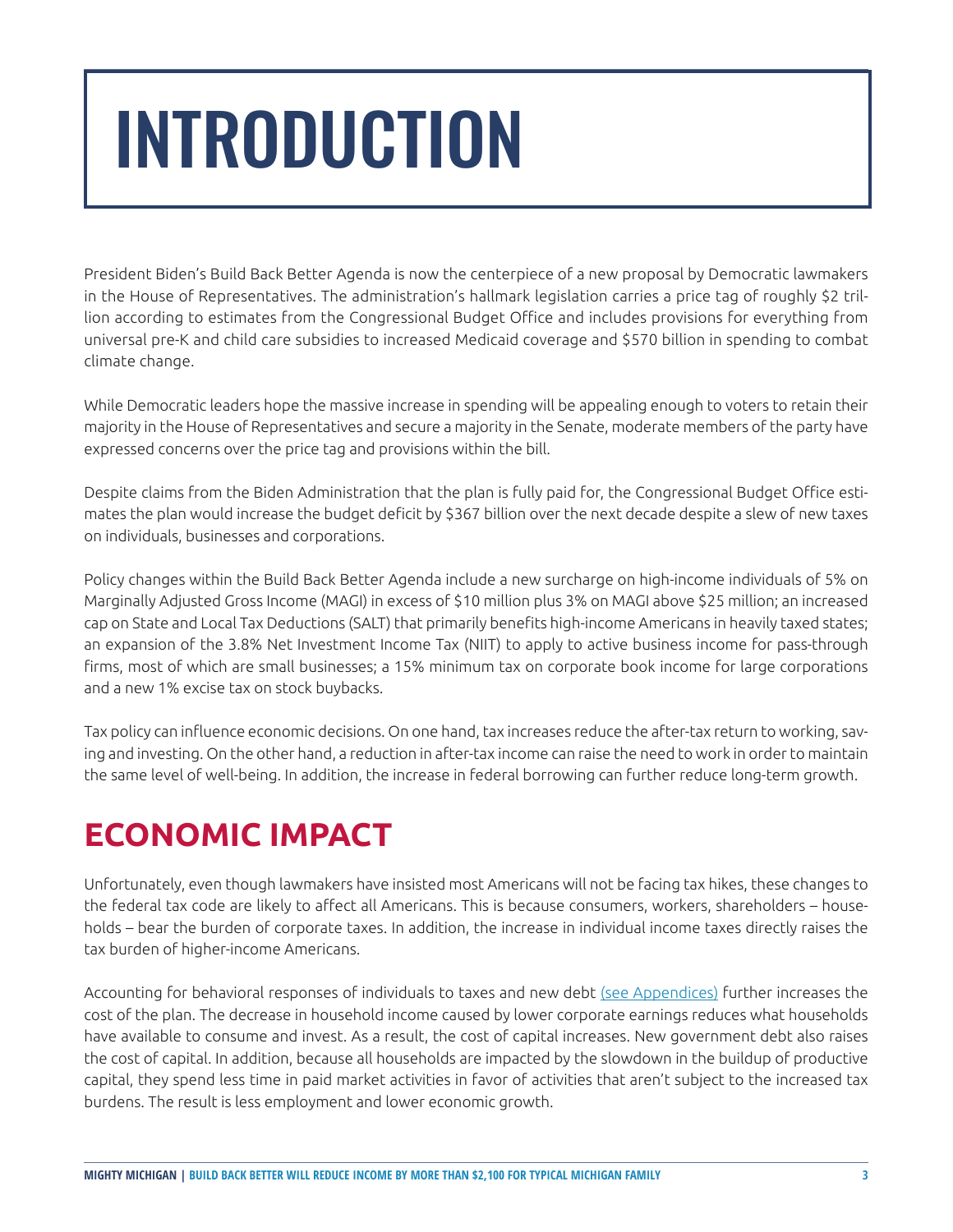#### **The economic cost to Michiganders:**

- A 0.09% decline in long-run GDP, with the inflation-adjusted dollar cost growing from \$539 million in 2022 to nearly \$588 million by 2031.
- A decrease in employment (measured in hours worked) by 0.2% costing the state the equivalent of 900 jobs in 2022, with the negative effect on employment reaching 914 by 2031.
- A reduction in after-tax income for the median Michigan family by more than \$2,164 over the next decade.
- The biggest losers are mid-career individuals at the peak of their careers, earning \$10 million or more. That group is expected to see a roughly 29% decrease in their after-tax income.

At present, the Michigan economy is projected to grow by more than 13% over the next decade. However, the tax hikes associated with the Build Back Better Agenda would have reduced this economic growth by an estimated \$599 million in 2031.

#### The negative effects of the taxes in the BBBA would reduce economic growth by \$539 million-\$588 million annually over the next 10 years relative to pre-BBBA baseline.



The plan would also lower employment. Over the next decade, Michigan is expected to lose out on 914 jobs as a result of these changes in the tax code.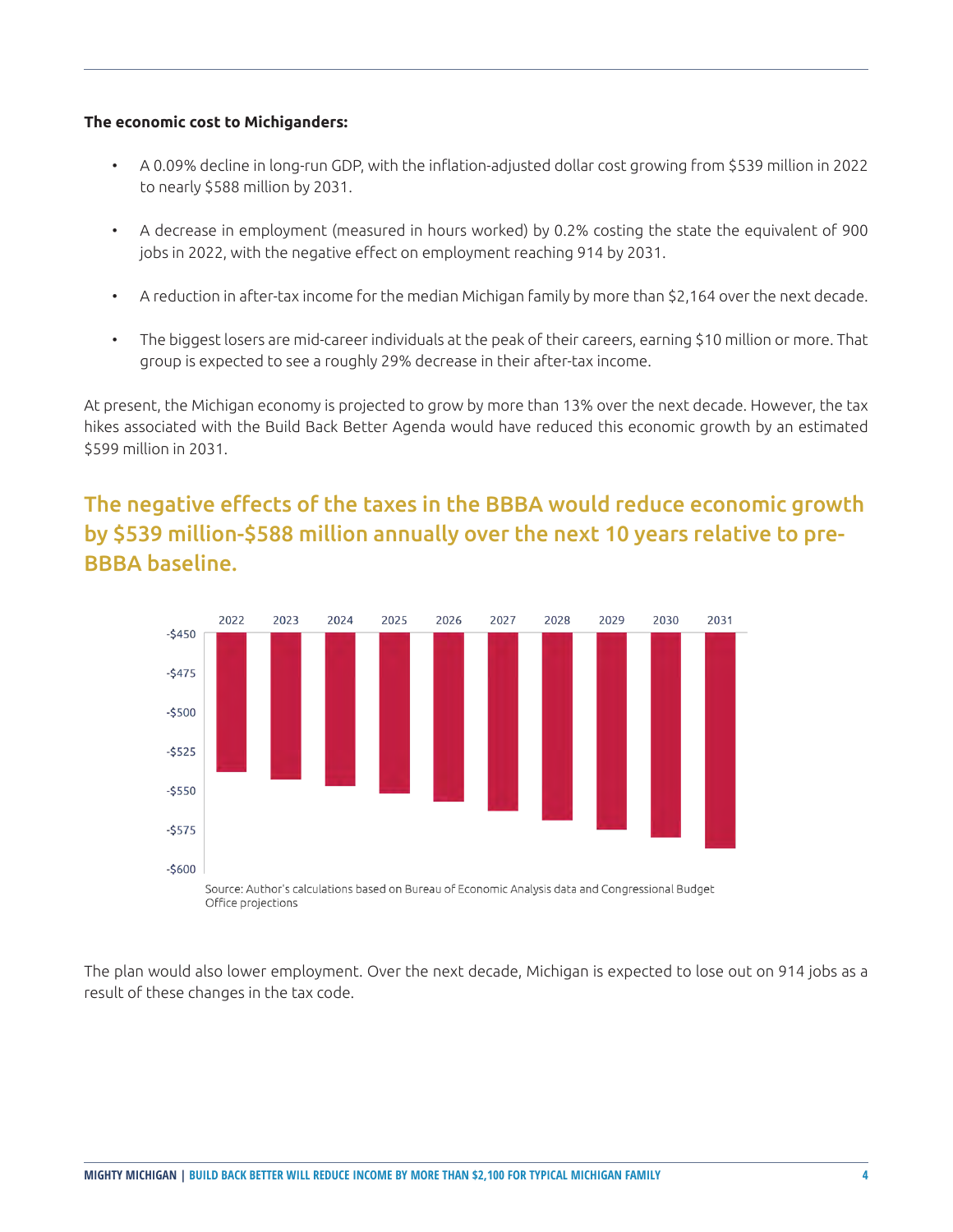#### The negative effects of the taxes in the BBBA would reduce full-time equivalent jobs by 900-914 over the next 10 years relative to pre-BBBA baseline.



Source: Author's calculations based on Bureau of Labor Statistics data and Congressional Budget Office projections

Individual income and corporate income tax hikes reduce the value of new investments, causing individuals to save and invest less. Because less capital is available for production, labor becomes less productive and wage rates fall. The decrease in productivity and wage rates affect everyone: workers and their employers – not just the millionaires who face higher top marginal tax rates.

#### The BBBA reduces after-tax income for all Michiganders, despite claims most Americans would face no cost.



#### MICHIGAN: IMPACT OF BBBA ON INCOME

Source: Author's calculations based on Internal Revenue Service, Bureau of Labor Statistics, and Bureau of Economic Analysis data